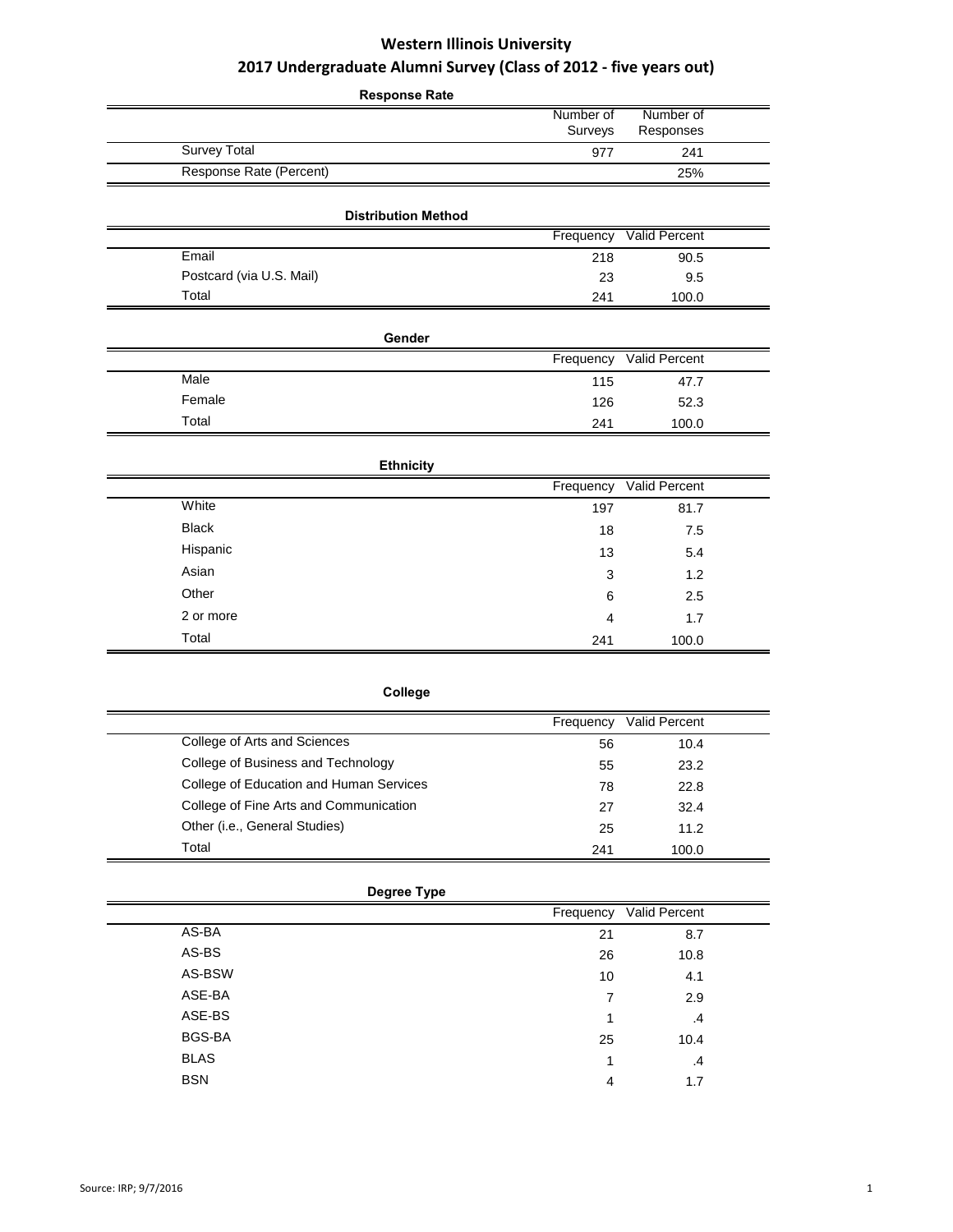| <b>BU-BB</b> | 29             | 12.0  |  |
|--------------|----------------|-------|--|
| <b>BU-BS</b> | 22             | 9.1   |  |
| ED-BS        | 46             | 19.1  |  |
| ED-BSE       | 18             | 7.5   |  |
| EDE-BS       | $\overline{4}$ | 1.7   |  |
| FA-BA        | 15             | 6.2   |  |
| FA-BS        | 3              | 1.2   |  |
| ME-BM        | $\overline{4}$ | 1.7   |  |
| MUS-MM       | 1              | 1.7   |  |
| MUS-BM       | $\overline{4}$ | 0.4   |  |
| Total        | 241            | 100.0 |  |

**Major**

|                                               | Frequency      | Valid Percent |  |
|-----------------------------------------------|----------------|---------------|--|
| Accountancy                                   | 9              | 3.7           |  |
| Agriculture                                   | 9              | 3.7           |  |
| Anthropology                                  | 1              | $\cdot$       |  |
| <b>Athletic Training</b>                      | 2              | .8            |  |
| <b>Bilingual/Bicultural Education</b>         | 1              | .4            |  |
| Biology                                       | 11             | 4.6           |  |
| Broadcasting                                  | 6              | 2.5           |  |
| Communication                                 | 6              | 2.5           |  |
| <b>Communication Sciences &amp; Disorders</b> | 3              | 1.2           |  |
| <b>Community Health</b>                       | $\overline{2}$ | 0.8           |  |
| <b>Computer Science</b>                       | 4              | 1.7           |  |
| <b>Construction Management</b>                | 5              | 2.1           |  |
| Economics                                     | 1              | $\mathcal{A}$ |  |
| Elementary & JR High Education                | 12             | 5.0           |  |
| <b>Emergency Management</b>                   | 2              | 0.8           |  |
| Engineering                                   | $\mathbf{1}$   | $\cdot$       |  |
| <b>Engineering Technology</b>                 | $\mathbf{1}$   | $\cdot$       |  |
| English                                       | 4              | 1.7           |  |
| <b>Exercise Science</b>                       | 2              | 0.8           |  |
| Family and consumer sciences                  | 3              | 1.2           |  |
| Finance                                       | 4              | 1.7           |  |
| <b>Forensic Chemistry</b>                     | $\overline{2}$ | 0.8           |  |
| <b>General Studies</b>                        | 25             | 10.4          |  |
| Geography                                     | 1              | .4            |  |
| Geology                                       | 3              | 1.2           |  |
| <b>Health Services Management</b>             | 1              | 0.4           |  |
| History                                       | 9              | 3.7           |  |
| Human Resource Management                     | 1              | 0.4           |  |
| <b>Information Systems</b>                    | 3              | 1.2           |  |
| Instructional Designs & Technology            | 3              | 1.2           |  |
| Journalism                                    | 1              | 0.4           |  |
| Law Enforcement and Justice Administration    | 24             | 10.0          |  |
| Liberal Arts & Sciences                       | 1              | $\cdot$       |  |
| Management                                    | 6              | 2.5           |  |
| Marketing                                     | $\overline{2}$ | 0.8           |  |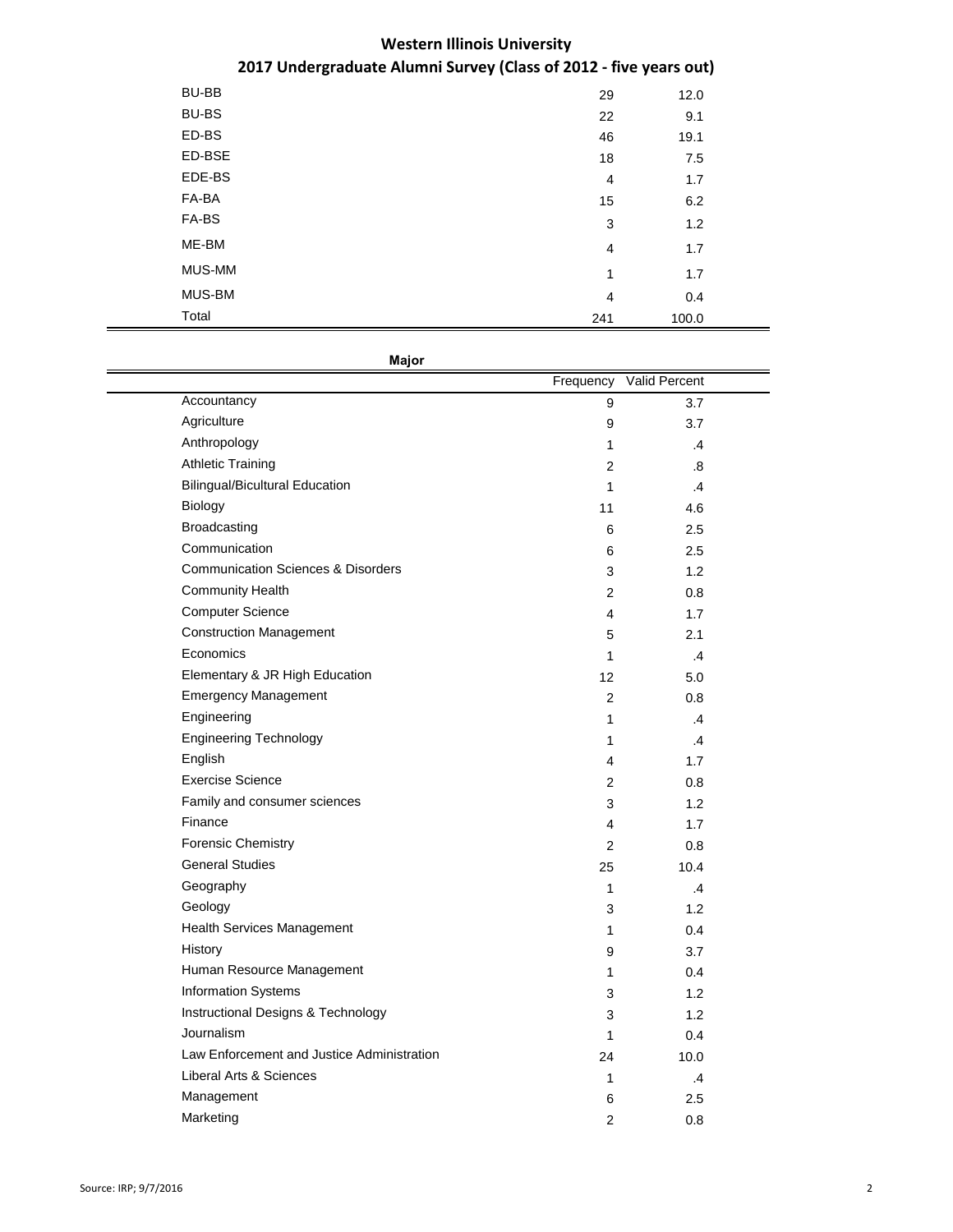# **2017 Undergraduate Alumni Survey (Class of 2012 - five years out)**

| Meteorology                                | 1              | 0.4   |
|--------------------------------------------|----------------|-------|
| Music                                      | 11             | 4.6   |
| Nursing                                    | 4              | 1.7   |
| Philosophy                                 | 1              | 0.4   |
| <b>Physical Education K-12</b>             | 4              | 1.7   |
| <b>Political Science</b>                   | 1              | 0.4   |
| Psychology                                 | 9              | 3.7   |
| Recreation, Park, & Tourism Administration | $\overline{7}$ | 2.9   |
| <b>Religious Studies</b>                   | 1              | 0.4   |
| Social Work                                | 10             | 4.1   |
| Sociology                                  | 3              | 1.2   |
| Spanish                                    | 3              | 1.2   |
| <b>Special Education</b>                   | 5              | 2.1   |
| Supply Chain Management                    | $\overline{4}$ | 1.7   |
| <b>Telecommunications Management</b>       | $\overline{2}$ | .8    |
| Theater                                    | 1              | .4    |
| <b>Women's Studies</b>                     | 3              | 1.2   |
| Total                                      | 241            | 100.0 |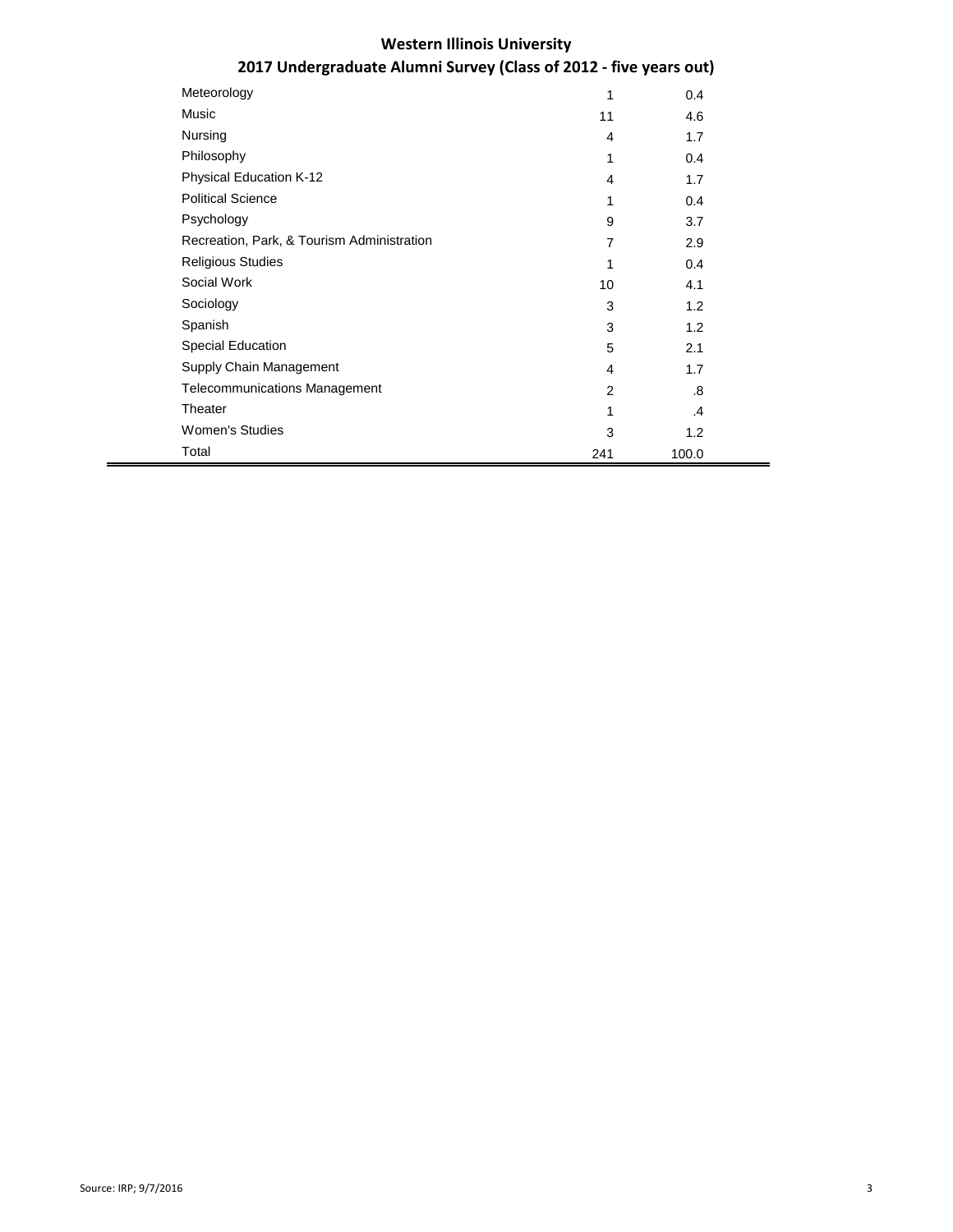|         | <b>Graduation date</b> |               |
|---------|------------------------|---------------|
|         | Frequency              | Valid Percent |
| 2015/05 | 131                    | 54.4          |
| 2012/07 | 31                     | 12.9          |
| 2012/12 | 79                     | 32.8          |
| Total   | 241                    | 100.0         |

### **Are you currently employed (including self-employed)?**

|         |                                   | Frequency | <b>Valid Percent</b> |  |
|---------|-----------------------------------|-----------|----------------------|--|
|         | Yes, Full-Time                    | 205       | 85.1                 |  |
|         | Yes, Part-Time                    | 13        | 5.4                  |  |
|         | No, but am seeking employment     | 15        | 6.2                  |  |
|         | No, and am not seeking employment | 8         | 3.3                  |  |
|         | Total                             | 241       | 100.0                |  |
| Missing | System                            | 0         |                      |  |
| Total   |                                   | 241       |                      |  |

|         | How would you classify your primary employer? |                |               |  |
|---------|-----------------------------------------------|----------------|---------------|--|
|         |                                               | Frequency      | Valid Percent |  |
|         | Self-employed or private practice             | 5              | 2.5           |  |
|         | Business (industrial, commercial or service)  | 48             | 38.8          |  |
|         | Professional firm (e.g., engineering, law)    | 12             | 6.0           |  |
|         | College or University                         | 21             | 10.4          |  |
|         | Public elementary/secondary school            | 23             | 11.4          |  |
|         | Private elementary/secondary school           | $\overline{2}$ | 1.0           |  |
|         | Health agency (e.g., hospital, clinic)        | 20             | 10.0          |  |
|         | Federal, state, or local government           | 20             | 10.0          |  |
|         | Armed services                                | 2              | 1.0           |  |
|         | Non-profit (non-government)                   | 15             | 7.5           |  |
|         | Other                                         | 3              | 1.5           |  |
|         | Total                                         | 201            | 100.0         |  |
| Missing | System                                        | 40             |               |  |
| Total   |                                               | 241            |               |  |

### **How satisfied are you with your current job?**

|         |                       | Frequency | Valid Percent |  |
|---------|-----------------------|-----------|---------------|--|
|         | Very satisfied        | 87        | 43.3          |  |
|         | Satisfied             | 64        | 31.8          |  |
|         | Somewhat satisfied    | 34        | 16.9          |  |
|         | Somewhat dissatisfied | 10        | 5.0           |  |
|         | <b>Dissatisfied</b>   | 4         | 2.0           |  |
|         | Very Dissatisfied     | 42        | 1.0           |  |
|         | Total                 | 201       | 100.0         |  |
| Missing | System                | 40        |               |  |
| Total   |                       | 241       |               |  |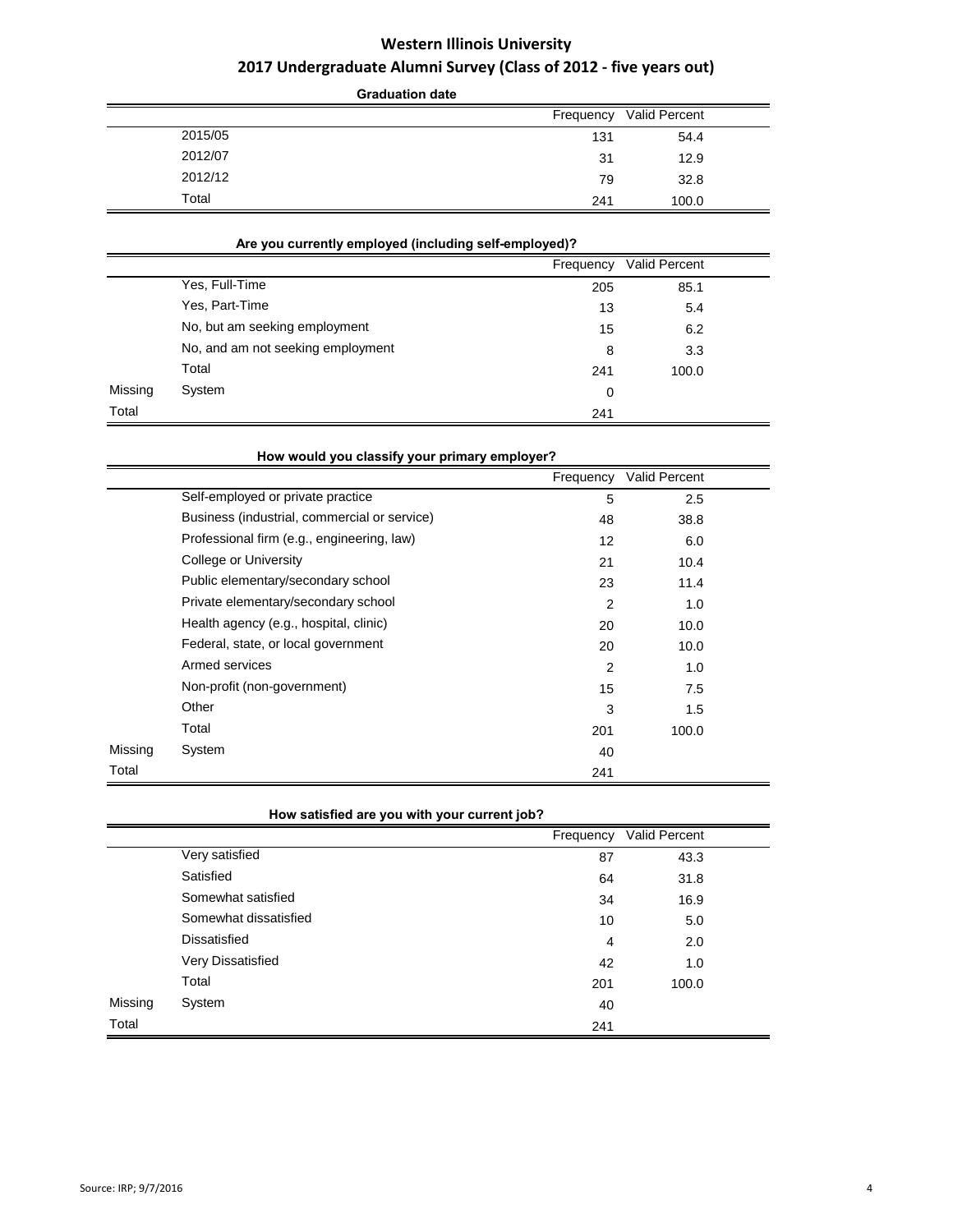|         |                                             | Frequency | Valid Percent |
|---------|---------------------------------------------|-----------|---------------|
|         | <b>Closely Related</b>                      | 88        | 43.8          |
|         | Related                                     | 49        | 24.4          |
|         | Unrelated                                   | 64        | 31.8          |
|         | Total                                       | 201       | 100.0         |
| Missing | System                                      | 40        |               |
| Total   |                                             | 241       |               |
|         | If you marked unrelated, is this by choice? |           |               |
|         |                                             | Frequency | Valid Percent |
|         | Yes                                         | 45        | 71.4          |
|         | No                                          | 18        | 28.6          |
|         | Total                                       | 63        | 100.0         |
| Missing | System                                      | 178       |               |
| Total   |                                             | 241       |               |

### **How closely related is your current job to your bachelor's degree major?**

**Please indicate on the list below your primary occupation.** 

|                                                                                  | Frequency      | Valid Percent |  |
|----------------------------------------------------------------------------------|----------------|---------------|--|
| Management                                                                       | 32             | 16.2          |  |
| <b>Business Operations</b>                                                       | 23             | 11.7          |  |
| <b>Financial Specialists</b>                                                     | 12             | 6.1           |  |
| <b>Computer Specialists</b>                                                      | 9              | 4.6           |  |
| Mathematical Scientists and Technicians                                          | 1              | 0.5           |  |
| Architects, Surveyors, and Cartographers                                         | 1              | 0.5           |  |
| <b>Engineers and Related Technicians</b>                                         | 4              | 2.0           |  |
| Life and Physical Scientists and Technicians                                     | 7              | 3.6           |  |
| Social Scientists                                                                | 1              | .5            |  |
| Health: Doctors                                                                  | 1              | 0.5           |  |
| Health: Registered Nurses                                                        | 4              | 2.0           |  |
| Health: Therapists                                                               | 3              | 1.5           |  |
| Health: Other Health Practitioners, Professionals, and<br><b>Support Workers</b> | $\overline{7}$ | 3.6           |  |
| <b>Community and Social Service</b>                                              | 17             | 8.6           |  |
| Legal: Attorneys/Judges                                                          | 1              | .5            |  |
| Education: Early Childhood Teachers                                              | 1              | 0.5           |  |
| <b>Education: Elementary School Teachers</b>                                     | 11             | 5.6           |  |
| <b>Education: Middle School Teachers</b>                                         | 1              | 0.5           |  |
| <b>Education: Secondary School Teachers</b>                                      | 6              | 3.0           |  |
| <b>Education: Special Education Teachers</b>                                     | 4              | 2.0           |  |
| Education: Other, except Administrators                                          | $\overline{7}$ | 3.6           |  |
| <b>Library Occupations</b>                                                       | 1              | .5            |  |
| Entertainers, Performers, Sports and Related Workers                             | 1              | 0.5           |  |
| Media and Communication Workers                                                  | 1              | 0.5           |  |
| <b>Sales</b>                                                                     | 10             | 5.1           |  |
| Office and Administration                                                        | 8              | 4.1           |  |
| <b>Protective Services</b>                                                       | 9              | 4.6           |  |
| Food Preparation and Serving                                                     | $\overline{2}$ | 1.0           |  |
| Farming, Fishing, and Forestry                                                   | $\overline{2}$ | 1.0           |  |
| <b>Construction and Extractive</b>                                               | $\overline{2}$ | 1.0           |  |
| Installation, Maintenance, and Repair                                            | 1              | 0.5           |  |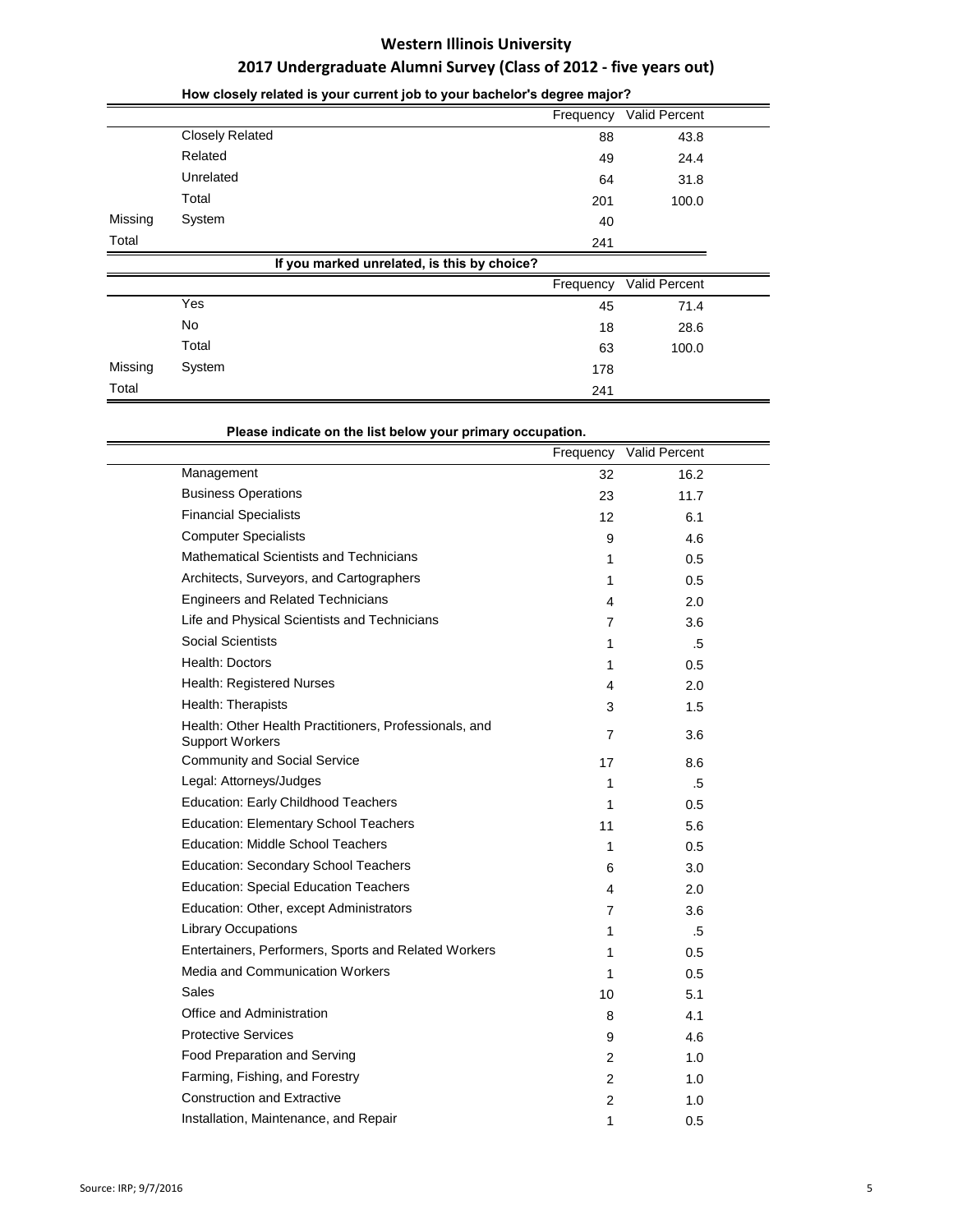|         | Production                                | 3   | 1.5   |
|---------|-------------------------------------------|-----|-------|
|         | <b>Transportation and Material Moving</b> | 3   | 1.5   |
|         | Military                                  | 1   | 0.5   |
|         | Total                                     | 197 | 100.0 |
| Missing | System                                    | 44  |       |
| Total   |                                           | 241 |       |

### **When did you secure your first job following receipt of your bachelor's degree?**

|         |                                   | Frequency | <b>Valid Percent</b> |
|---------|-----------------------------------|-----------|----------------------|
|         | Held the same job while enrolled  | 19        | 9.5                  |
|         | Secured job by time of graduation | 43        | 21.5                 |
|         | Secured job after graduation      | 138       | 69.0                 |
|         | Total                             | 200       | 100.0                |
| Missing | System                            | 41        |                      |
| Total   |                                   | 241       |                      |

#### **How many months after graduation did you secure employment?**

|         |                              | Frequency | Valid Percent |
|---------|------------------------------|-----------|---------------|
|         | Less than one month          | 20        | 14.5          |
|         | Between one and three months | 39        | 28.3          |
|         | Between three and six months | 25        | 18.1          |
|         | Between six and nine months  | 14        | 10.1          |
|         | More than nine months        | 40        | 29.0          |
|         | Total                        | 138       | 100.0         |
| Missing | System                       | 103       |               |
| Total   |                              | 241       |               |

#### **For how many different employers (companies, firms, agencies, schools, etc. - not individual**  r first hacholor's doc

|         | posses I have you worked since you earlied your institution is degree a |           |               |
|---------|-------------------------------------------------------------------------|-----------|---------------|
|         |                                                                         | Frequency | Valid Percent |
|         | One                                                                     | 47        | 23.6          |
|         | Two                                                                     | 80        | 40.2          |
|         | Three to six                                                            | 67        | 33.7          |
|         | More than six                                                           | 5         | 2.5           |
|         | Total                                                                   | 199       | 100.0         |
| Missing | System                                                                  | 42        |               |
| Total   |                                                                         | 241       |               |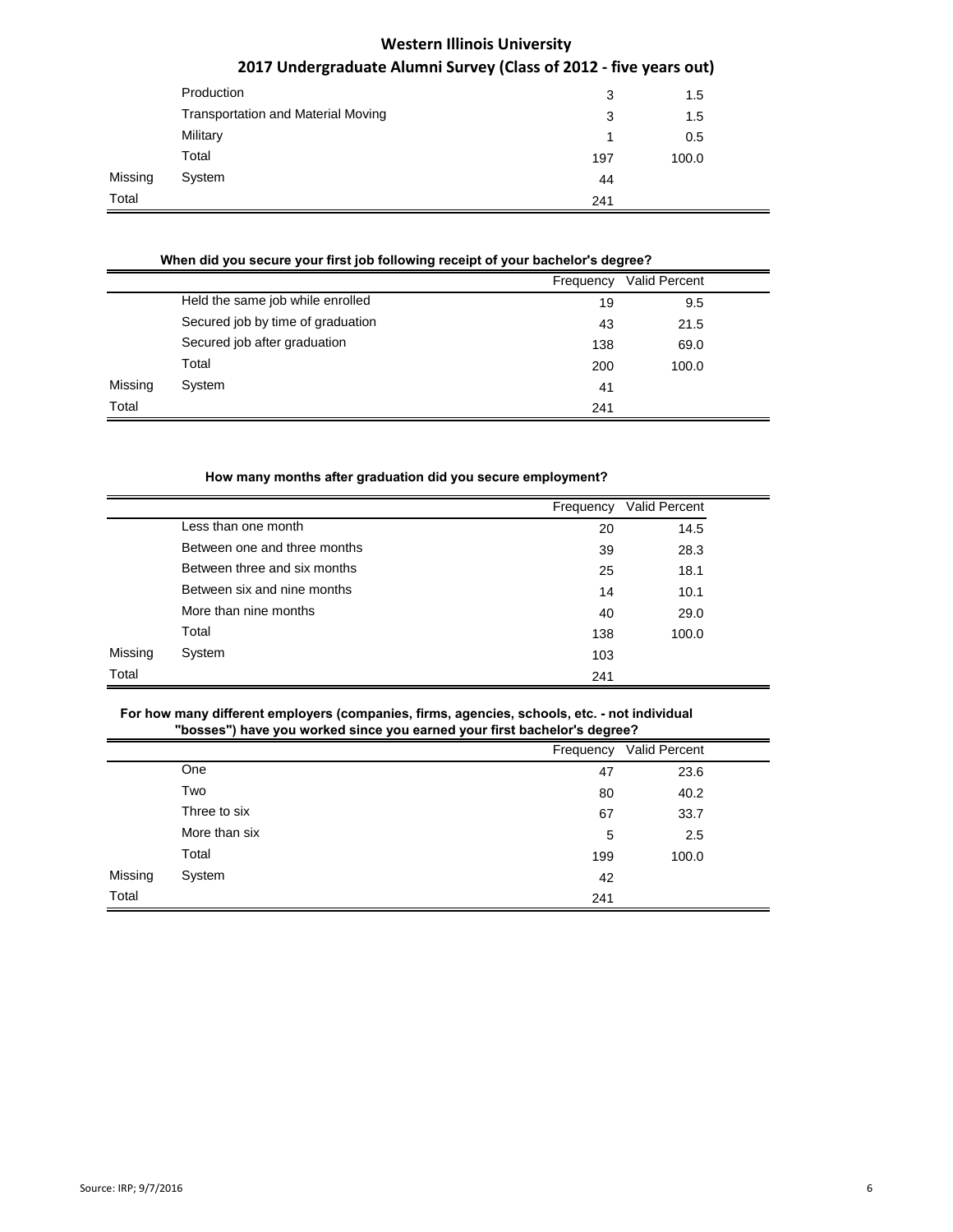|         | ◡            | Frequency | Valid Percent |  |
|---------|--------------|-----------|---------------|--|
|         | Very well    | 43        | 21.6          |  |
|         | Well         | 59        | 29.6          |  |
|         | Adequately   | 70        | 35.2          |  |
|         | Inadequately | 9         | 4.5           |  |
|         | Poorly       | 8         | 4.0           |  |
|         | Very Poorly  | 10        | 5.0           |  |
|         | Total        | 199       | 100.0         |  |
| Missing | System       | 42        |               |  |
| Total   |              | 241       |               |  |
|         |              |           |               |  |

#### **In general, how well did your bachelor's degree prepare you for your present job?**

#### **Have you enrolled in a college or university since earning your bachelor's degree?**

|         |                |     | Frequency Valid Percent |  |
|---------|----------------|-----|-------------------------|--|
|         | Yes, full-time | 57  | 25.7                    |  |
|         | Yes, part-time | 26  | 11.7                    |  |
|         | No             | 139 | 62.6                    |  |
|         | Total          | 222 | 100.0                   |  |
| Missing | System         | 19  |                         |  |
| Total   |                | 241 |                         |  |

### **Are you pursuing (or have you completed) an additional degree since earning your bachelor's?**

|         |        |     | Frequency Valid Percent |  |
|---------|--------|-----|-------------------------|--|
|         | Yes    | 76  | 91.6                    |  |
|         | No     |     | 8.4                     |  |
|         | Total  | 83  | 100.0                   |  |
| Missing | System | 158 |                         |  |
| Total   |        | 241 |                         |  |

### **If you are pursuing (or have completed) another degree, please indicate which degree below.**

|         |                                                                                    | Frequency      | <b>Valid Percent</b> |  |
|---------|------------------------------------------------------------------------------------|----------------|----------------------|--|
|         | Associate's                                                                        | $\overline{2}$ | 2.6                  |  |
|         | Second Bachelor's                                                                  | $\overline{2}$ | 2.6                  |  |
|         | Academic Master's (MA, MS, Med, etc.)                                              | 48             | 63.2                 |  |
|         | Professional Master's (MBA, MSW, MFA, MPA, etc.) or<br><b>Education Specialist</b> | 15             | 19.7                 |  |
|         | Medicine (MD, DO)                                                                  | $\overline{2}$ | 2.6                  |  |
|         | Law (LLB, JD)                                                                      | 1              | 1.3                  |  |
|         | Doctorate (PhD, EdD, DA, DBA, etc.)                                                | 1              | 2.6                  |  |
|         | Other                                                                              | $\overline{4}$ | 5.3                  |  |
|         | Total                                                                              | 76             | 100.0                |  |
| Missing | System                                                                             | 165            |                      |  |
| Total   |                                                                                    | 241            |                      |  |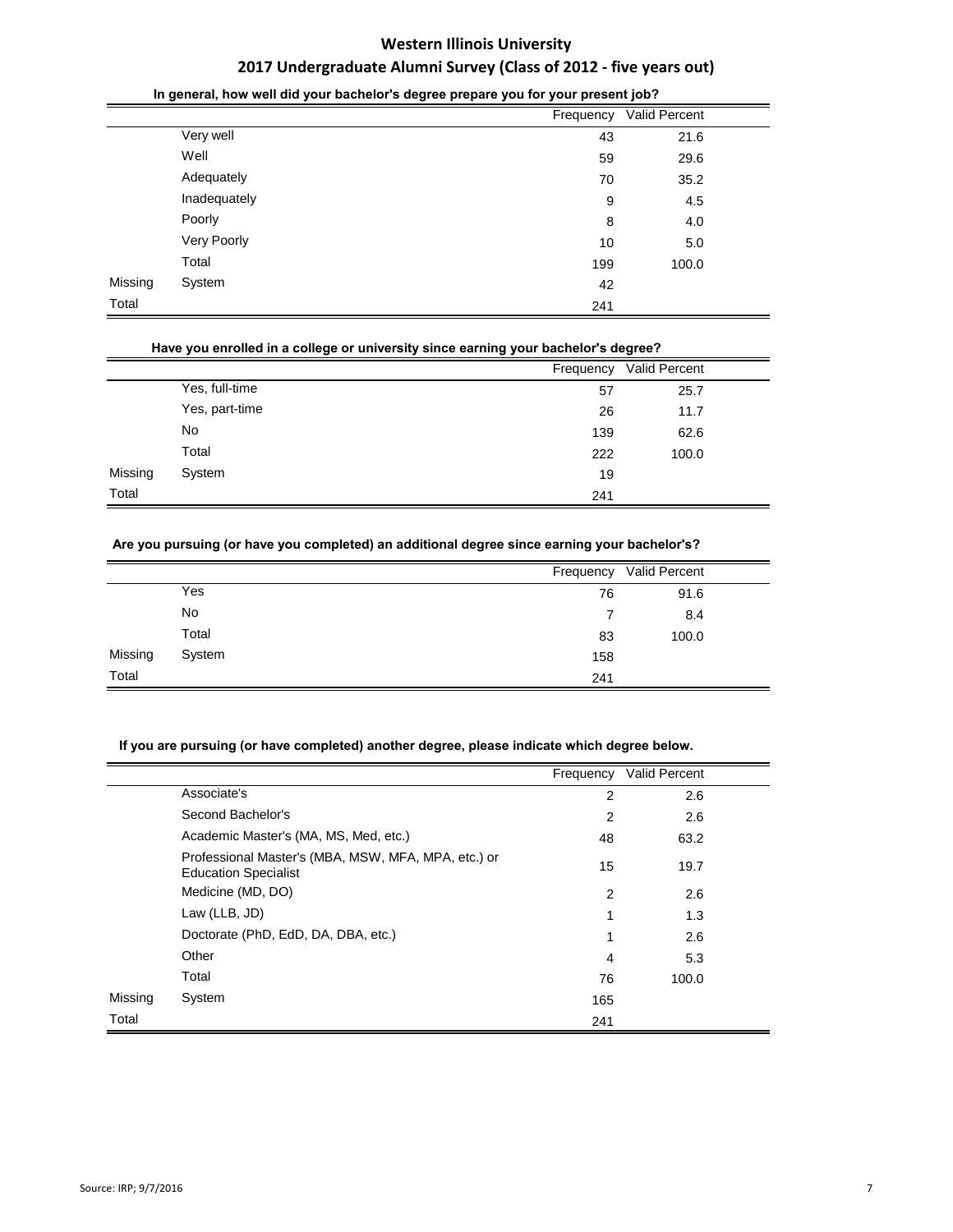## **2017 Undergraduate Alumni Survey (Class of 2012 - five years out)**

**In general, how well did your bachelor's degree prepare you for your additional degree** 

**program?**

|         |              | Frequency | <b>Valid Percent</b> |  |
|---------|--------------|-----------|----------------------|--|
|         | Very well    | 32        | 42.1                 |  |
|         | Well         | 26        | 34.2                 |  |
|         | Adequately   | 16        | 21.1                 |  |
|         | Inadequately | 2         | 2.6                  |  |
|         | Total        | 76        | 100.0                |  |
| Missing | System       | 165       |                      |  |
| Total   |              | 241       |                      |  |

|         | What is your present attitude toward the University (campus)? |     |                         |  |
|---------|---------------------------------------------------------------|-----|-------------------------|--|
|         |                                                               |     | Frequency Valid Percent |  |
|         | Strongly positive                                             | 80  | 36.0                    |  |
|         | Positive                                                      | 97  | 43.7                    |  |
|         | Somewhat positive                                             | 28  | 12.6                    |  |
|         | Somewhat negative                                             | 11  | 5.0                     |  |
|         | Negative                                                      | 5   | 2.3                     |  |
|         | Strongly negative                                             | 1   | 0.5                     |  |
|         | Total                                                         | 222 | 100.0                   |  |
| Missing | System                                                        | 19  |                         |  |
| Total   |                                                               | 241 |                         |  |

|         | What is your present attitude toward your bachelor's degree major? |           |               |
|---------|--------------------------------------------------------------------|-----------|---------------|
|         |                                                                    | Frequency | Valid Percent |
|         | Strongly positive                                                  | 81        | 36.5          |
|         | Positive                                                           | 88        | 39.6          |
|         | Somewhat positive                                                  | 34        | 15.3          |
|         | Somewhat negative                                                  | 8         | 3.6           |
|         | Negative                                                           | 4         | 1.8           |
|         | Strongly negative                                                  | 7         | 3.2           |
|         | Total                                                              | 222       | 100.0         |
| Missing | System                                                             | 19        |               |
| Total   |                                                                    | 241       |               |

|         | If you could start over, would you attend WIU? |           |               |  |  |
|---------|------------------------------------------------|-----------|---------------|--|--|
|         |                                                | Frequency | Valid Percent |  |  |
|         | Yes                                            | 184       | 82.9          |  |  |
|         | No - different institiution                    | 31        | 14.0          |  |  |
|         | No - would not attend college                  | 7         | 3.2           |  |  |
|         | Total                                          | 222       | 100.0         |  |  |
| Missing | System                                         | 19        |               |  |  |
| Total   |                                                | 241       |               |  |  |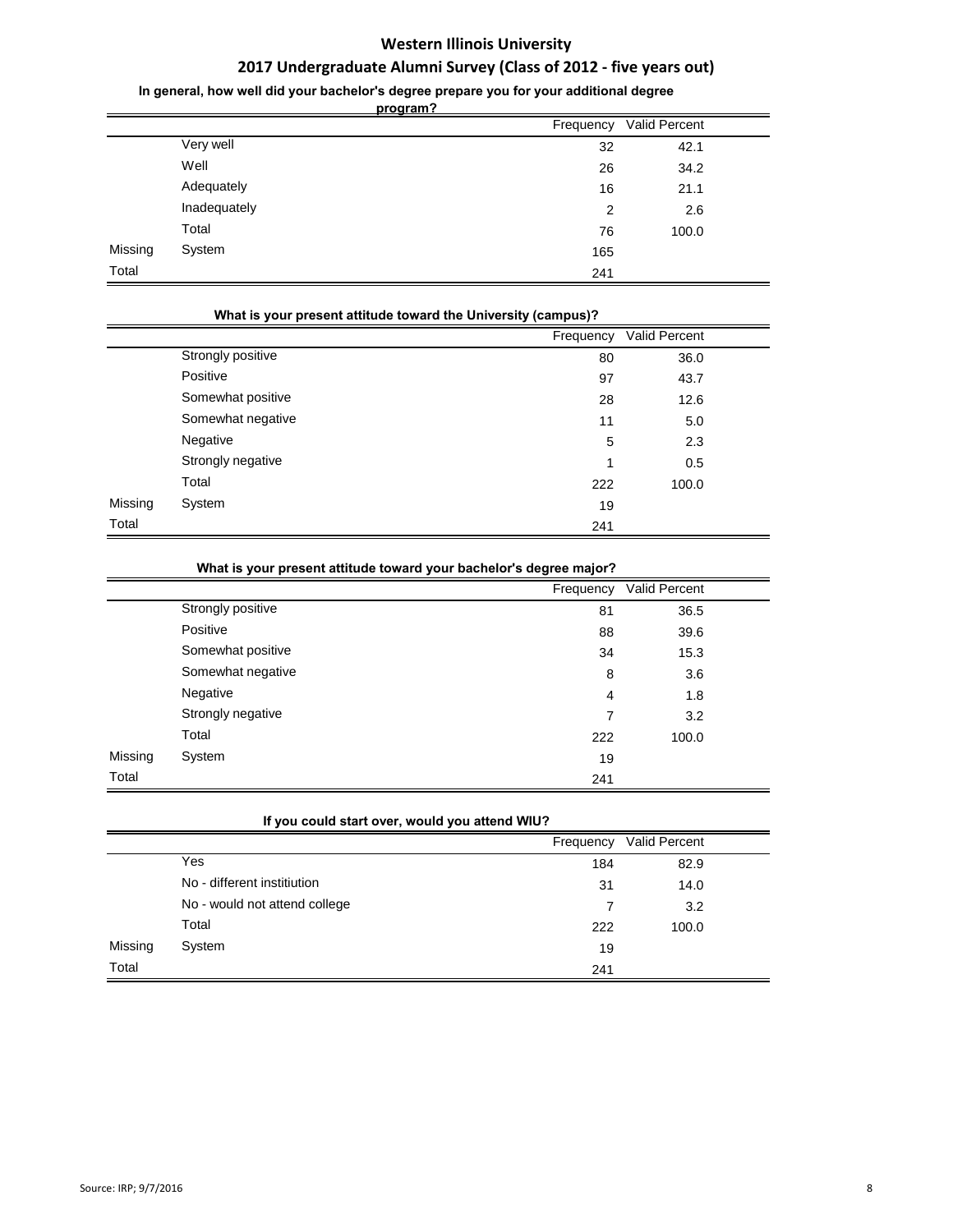## **2017 Undergraduate Alumni Survey (Class of 2012 - five years out)**

**If you could start over (assuming that you would attend college), would you elect the same** 

**major?**

|         | <u>major?</u>                  |           |               |  |
|---------|--------------------------------|-----------|---------------|--|
|         |                                | Frequency | Valid Percent |  |
|         | Yes                            | 113       | 50.9          |  |
|         | No - a related major           | 34        | 15.3          |  |
|         | No - a totally different major | 75        | 33.8          |  |
|         | Total                          | 222       | 100.0         |  |
| Missing | System                         | 19        |               |  |
| Total   |                                | 241       |               |  |

|         | I would recommend WIU to a prospective student. |           |               |  |  |
|---------|-------------------------------------------------|-----------|---------------|--|--|
|         |                                                 | Frequency | Valid Percent |  |  |
|         | <b>Strongly Disagree</b>                        | 14        | 6.3           |  |  |
|         | Disagree                                        | 6         | 2.7           |  |  |
|         | <b>Slightly Disagree</b>                        | 8         | 3.6           |  |  |
|         | <b>Slightly Agree</b>                           | 22        | 9.9           |  |  |
|         | Agree                                           | 89        | 40.1          |  |  |
|         | <b>Strongly Agree</b>                           | 83        | 37.4          |  |  |
|         | Total                                           | 222       | 100.0         |  |  |
| Missing | System                                          | 19        |               |  |  |
| Total   |                                                 | 241       |               |  |  |
|         |                                                 |           |               |  |  |

#### **Considering my circumstances, I am satisfied with the amount of time it took me to complete**

|         | my degree.               |           |               |  |
|---------|--------------------------|-----------|---------------|--|
|         |                          | Frequency | Valid Percent |  |
|         | <b>Strongly Disagree</b> | 6         | 2.7           |  |
|         | Disagree                 | 4         | 1.8           |  |
|         | <b>Slightly Disagree</b> | 6         | 2.7           |  |
|         | <b>Slightly Agree</b>    | 19        | 8.6           |  |
|         | Agree                    | 100       | 45.2          |  |
|         | <b>Strongly Agree</b>    | 86        | 38.9          |  |
|         | Total                    | 221       | 100.0         |  |
| Missing | System                   | 20        |               |  |
| Total   |                          | 241       |               |  |

### **I believe my degree from WIU represents a good value for the investment I made.**

|         |                          | Frequency | Valid Percent |  |
|---------|--------------------------|-----------|---------------|--|
|         | <b>Strongly Disagree</b> | 10        | 4.5           |  |
|         | Disagree                 | 17        | 7.7           |  |
|         | <b>Slightly Disagree</b> | 8         | 3.6           |  |
|         | <b>Slightly Agree</b>    | 26        | 11.7          |  |
|         | Agree                    | 89        | 40.1          |  |
|         | <b>Strongly Agree</b>    | 72        | 32.4          |  |
|         | Total                    | 222       | 100.0         |  |
| Missing | System                   | 19        |               |  |
| Total   |                          | 241       |               |  |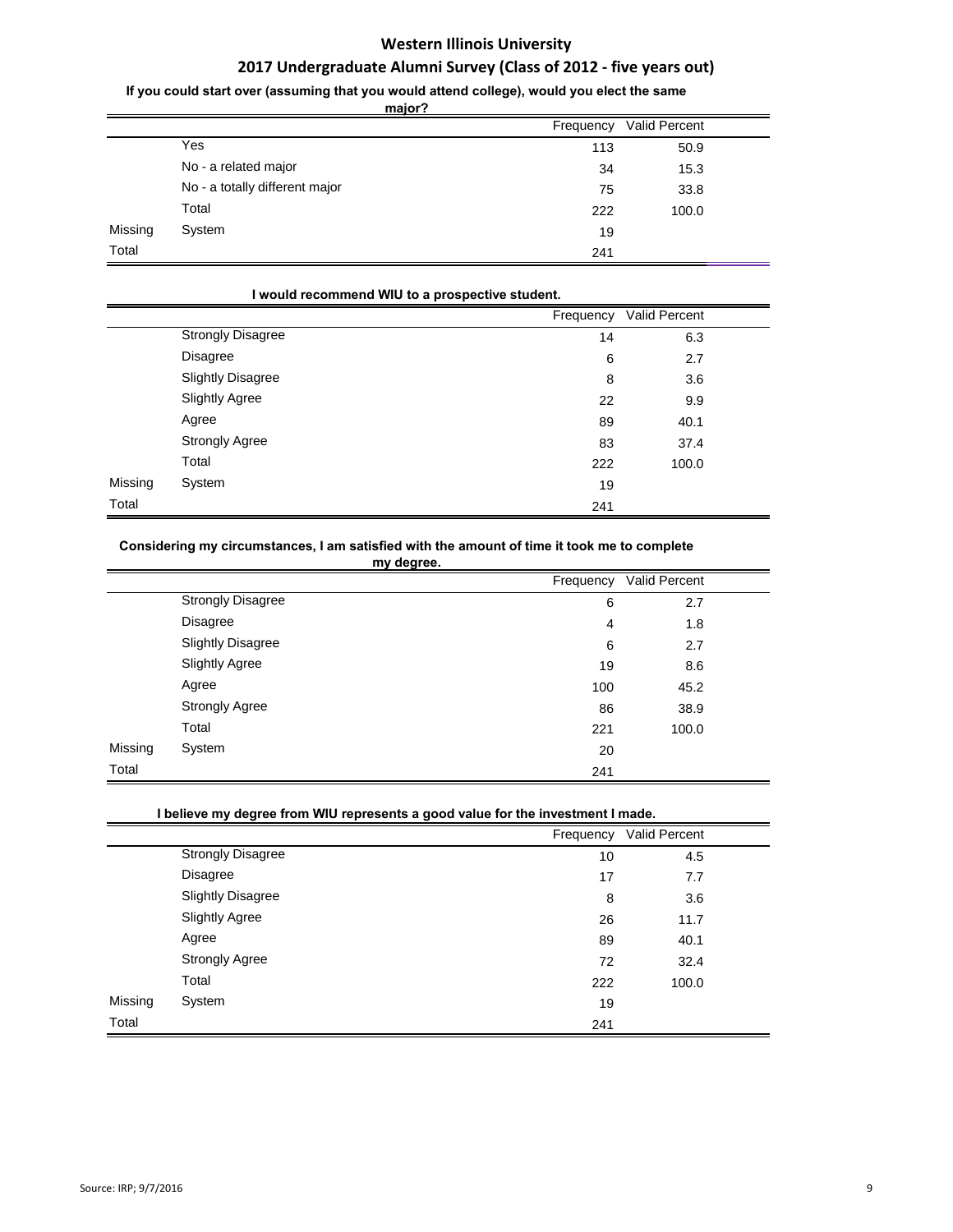## **2017 Undergraduate Alumni Survey (Class of 2012 - five years out)**

### In your view, how effective were your University experiences in successfully transitioning you **to college? (i.e., first year experience)**

|         | $\sim$ 0000000 (non mot four experience) |           |               |  |
|---------|------------------------------------------|-----------|---------------|--|
|         |                                          | Frequency | Valid Percent |  |
|         | Not Helpful                              | 11        | 5.0           |  |
|         | <b>Slightly Helpful</b>                  | 24        | 11.0          |  |
|         | Moderately Helpful                       | 63        | 28.8          |  |
|         | Very Helpful                             | 79        | 36.1          |  |
|         | <b>Extremely Helpful</b>                 | 42        | 19.2          |  |
|         | Total                                    | 219       | 100.0         |  |
| Missing | System                                   | 22        |               |  |
| Total   |                                          | 241       |               |  |

#### In your view, how effective were your University experiences in helping you acquire skills for **academic achievement?**

|         |                          | Frequency | Valid Percent |  |
|---------|--------------------------|-----------|---------------|--|
|         | Not Helpful              | 3         | 1.4           |  |
|         | <b>Slightly Helpful</b>  | 18        | 8.2           |  |
|         | Moderately Helpful       | 56        | 25.5          |  |
|         | Very Helpful             | 98        | 44.5          |  |
|         | <b>Extremely Helpful</b> | 45        | 20.5          |  |
|         | Total                    | 220       | 100.0         |  |
| Missing | System                   | 21        |               |  |
| Total   |                          | 241       |               |  |

#### In your view, how effective were your University experiences in helping you to better develop **your ability to communicate effectively in both oral and written forms?**

|         |                          | Frequency      | Valid Percent |  |
|---------|--------------------------|----------------|---------------|--|
|         | Not Helpful              | $\overline{2}$ | 0.9           |  |
|         | <b>Slightly Helpful</b>  | 13             | 6.0           |  |
|         | Moderately Helpful       | 52             | 23.9          |  |
|         | Very Helpful             | 87             | 39.9          |  |
|         | <b>Extremely Helpful</b> | 64             | 29.4          |  |
|         | Total                    | 218            | 100.0         |  |
| Missing | System                   | 23             |               |  |
| Total   |                          | 241            |               |  |

### In your view, how effective were your University experiences in helping you to better develop **your critical thinking ability?**

|         |                          | Frequency | Valid Percent |  |
|---------|--------------------------|-----------|---------------|--|
|         | Not Helpful              | 5         | 2.3           |  |
|         | <b>Slightly Helpful</b>  | 9         | 4.1           |  |
|         | Moderately Helpful       | 47        | 21.6          |  |
|         | Very Helpful             | 89        | 40.8          |  |
|         | <b>Extremely Helpful</b> | 68        | 31.2          |  |
|         | Total                    | 218       | 100.0         |  |
| Missing | System                   | 23        |               |  |
| Total   |                          | 241       |               |  |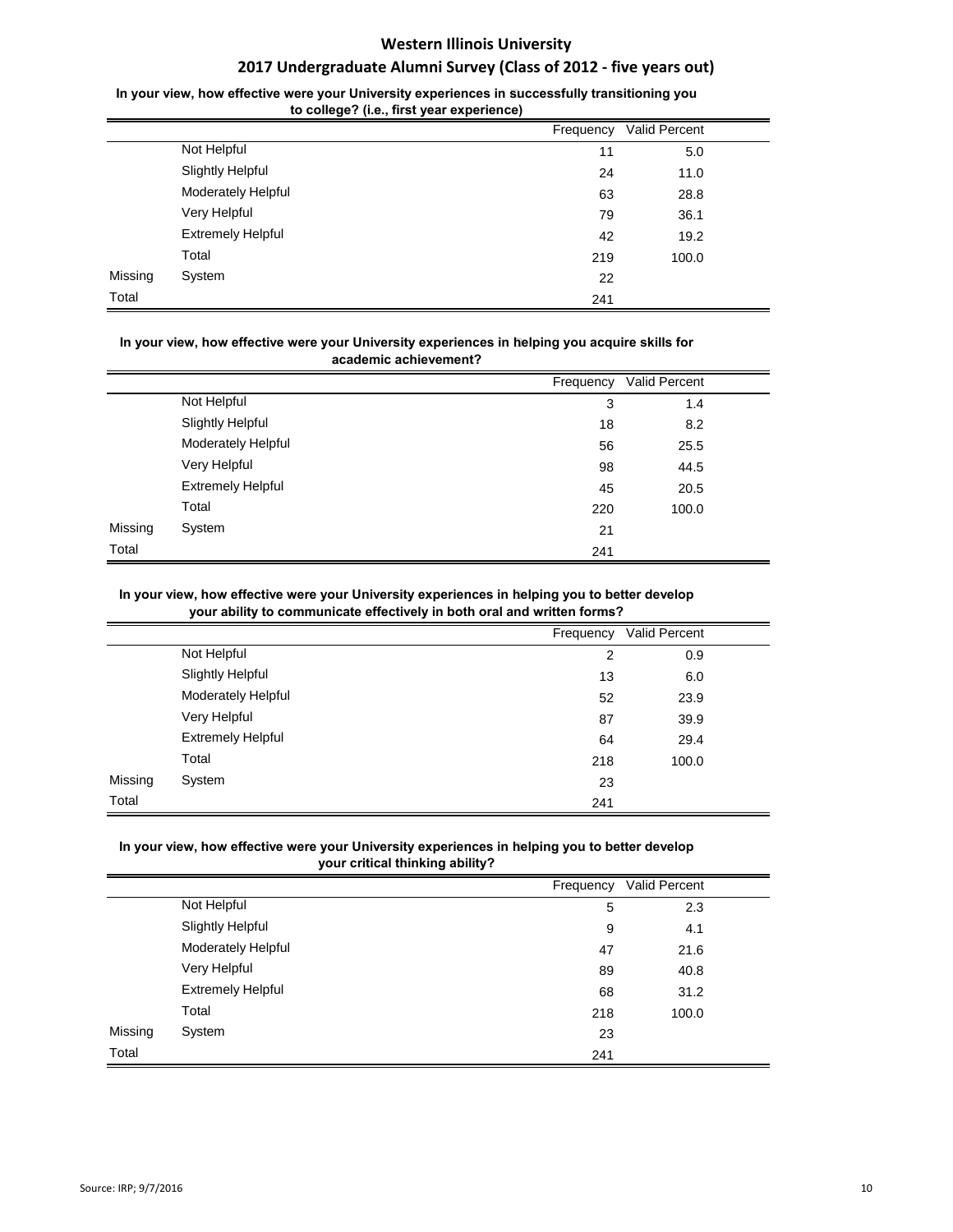### In your view, how effective were your University experiences in helping you to better develop **your sense of ethics?**

|         |                          | Frequency | Valid Percent |  |
|---------|--------------------------|-----------|---------------|--|
|         | Not Helpful              | 9         | 4.2           |  |
|         | <b>Slightly Helpful</b>  | 19        | 8.8           |  |
|         | Moderately Helpful       | 55        | 25.6          |  |
|         | Very Helpful             | 81        | 37.7          |  |
|         | <b>Extremely Helpful</b> | 51        | 23.7          |  |
|         | Total                    | 215       | 100.0         |  |
| Missing | System                   | 26        |               |  |
| Total   |                          | 241       |               |  |

In your view, how effective were your University experiences in contributing to a greater **understanding of people with different backgrounds, habits, values, appearances and abilities?**

|         |                          | Frequency | Valid Percent |  |
|---------|--------------------------|-----------|---------------|--|
|         | Not Helpful              | 5         | 2.3           |  |
|         | <b>Slightly Helpful</b>  | 13        | 6.0           |  |
|         | Moderately Helpful       | 34        | 15.6          |  |
|         | Very Helpful             | 94        | 43.1          |  |
|         | <b>Extremely Helpful</b> | 72        | 33.0          |  |
|         | Total                    | 218       | 100.0         |  |
| Missing | System                   | 23        |               |  |
| Total   |                          | 241       |               |  |

#### In your view, how effective were your University experiences in preparing you to utilize modern **technology in your day-to-day activities?**

|         |                          | Frequency | Valid Percent |  |
|---------|--------------------------|-----------|---------------|--|
|         | Not Helpful              | 12        | 5.5           |  |
|         | <b>Slightly Helpful</b>  | 22        | 10.1          |  |
|         | Moderately Helpful       | 55        | 25.2          |  |
|         | Very Helpful             | 79        | 36.2          |  |
|         | <b>Extremely Helpful</b> | 50        | 22.9          |  |
|         | Total                    | 218       | 100.0         |  |
| Missing | System                   | 23        |               |  |
| Total   |                          | 241       |               |  |

### In your view, how effective were your University experiences in improving the quality of your life **aside from financial benefits?**

|         |                          | Frequency | Valid Percent |  |
|---------|--------------------------|-----------|---------------|--|
|         | Not Helpful              | 16        | 7.4           |  |
|         | <b>Slightly Helpful</b>  | 22        | 10.1          |  |
|         | Moderately Helpful       | 52        | 24.0          |  |
|         | Very Helpful             | 74        | 34.1          |  |
|         | <b>Extremely Helpful</b> | 53        | 24.4          |  |
|         | Total                    | 217       | 100.0         |  |
| Missing | System                   | 24        |               |  |
| Total   |                          | 241       |               |  |